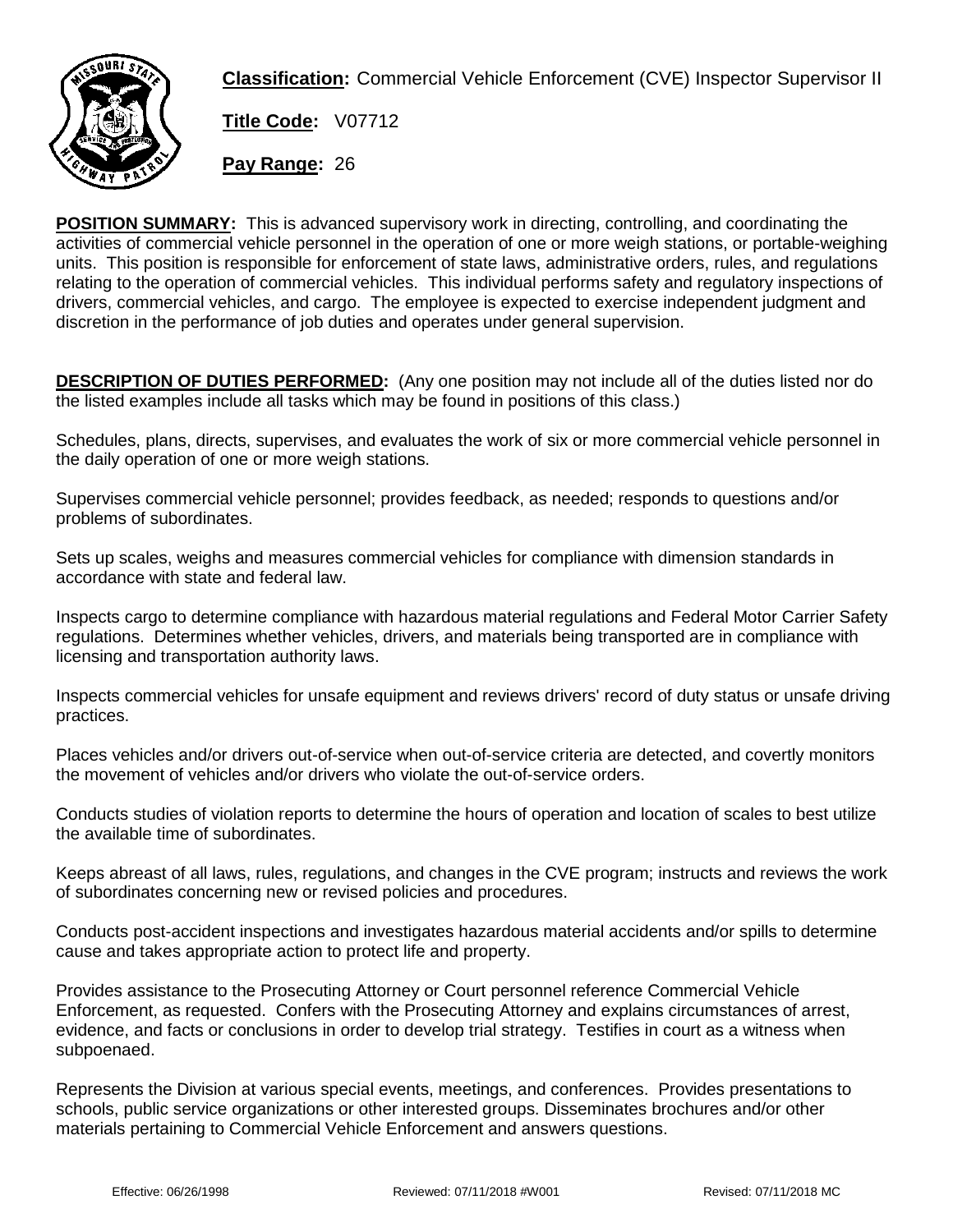## **Classification:** Commercial Vehicle Enforcement (CVE) Inspector Supervisor II Page 2

Deals with a variety of individuals, in person and over the telephone, within and outside the department (e.g., other law enforcement personnel; local, state, and federal government officials; elected officials; prosecuting attorneys; trucking industry personnel; general public; etc.) to interpret and explain provisions of the state and Federal Motor Carrier Safety laws, rules, and regulations the Commercial Vehicle Officers are authorized to enforce.

Maintains assigned equipment in appropriate condition; arranges for repairs when malfunctions occur.

Communicates appropriate information to superior officers about commercial vehicle enforcement and/or related patrol activities to keep them apprised of accomplishments, problems, trends, etc.

Plans, coordinates, and/or assigns subordinates' work activities in order to maintain efficient and effective commercial vehicle enforcement, meets CVE division needs, satisfies requests and promotes public relations by considering priorities, available manpower, workload, and specific work specialties of subordinates.

Performs a variety of administrative duties (e.g., maintains employee time records, approves/disapproves leave requests, approves and forwards expense reports, conducts performance evaluations, and handles personnel problems associated with subordinates).

Completes written reports on CVE activities; reviews and edits written reports submitted by subordinates in order to ensure completeness, clarity, accuracy, legibility, and be aware of subordinates' activities; maintains records and files.

Compiles and maintains records (e.g., arrest or warning record, inspectors' daily reports, weigh station hours of operation, employees' attendance records, monthly activity reports, schedule of 28-day work period record, etc.) created by personnel within assigned weigh stations.

Reviews periodicals, federal regulations, and operations manuals in order to maintain current knowledge in the CVE field (e.g., hazardous materials, interstate and intrastate trucking requirements, commercial driver's license requirements, waste truck requirements, etc.); ensures that changes are communicated to appropriate staff via channels.

Interprets and explains the provisions of the state and federal Motor Carrier Safety laws, rules, and regulations reference enforcement via in-person and telephone inquiries from commercial operations, terminal personnel, and the motoring public.

Serves as an expert in commercial vehicle enforcement by providing technical assistance to the Prosecuting Attorney or Court Officials reference CVE; testifies in court as an expert witness, as requested.

Determines whether vehicles, drivers, and materials being transported are in compliance with Licensing and Transportation Authority Laws; issues and collects fees for fuel tax and reciprocity trip permits.

Assists disabled/stranded motorists when necessary.

Performs building and grounds maintenance (e.g., mows lawn, mops floor, paints trim, removes trash, etc.) as necessary to keep a professional appearance of the inspection facilities.

Attends training as required by the Commercial Vehicle Enforcement Division; assists with teaching various CVE classes.

Performs job-related travel as assigned.

Performs other related duties as assigned.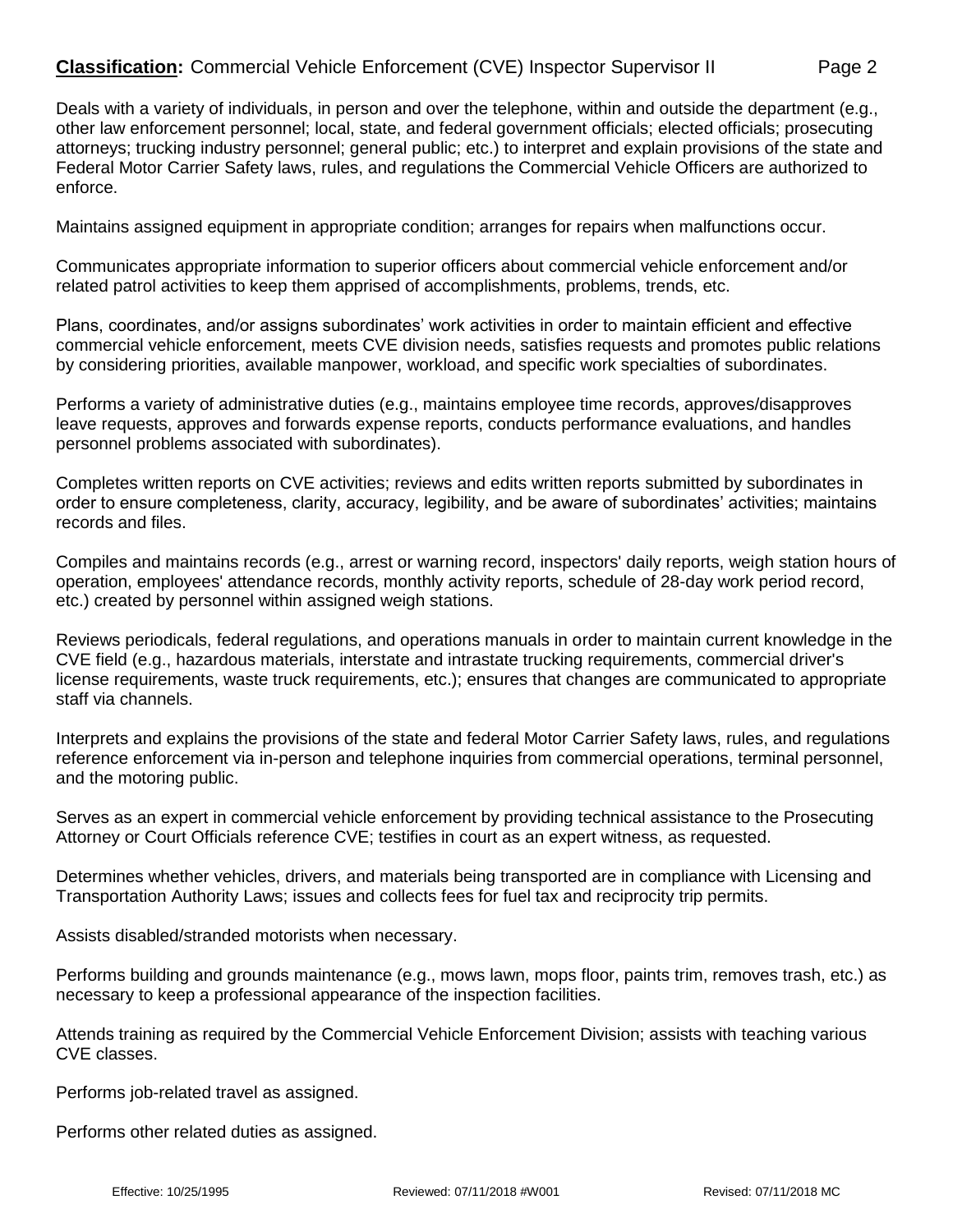Extensive knowledge of the techniques, practices, procedures, and equipment used in Commercial Vehicle Enforcement.

Extensive knowledge of the laws and regulations that govern the operation and use of commercial vehicles.

Extensive knowledge of hazardous/radioactive materials as they pertain to commercial vehicle enforcement and exercise the proper safety procedures in dealing with same.

Extensive knowledge of the principles and practices of supervisory techniques.

Ability to communicate in English clearly and concisely, both orally and in writing.

Ability to conduct all levels of safety inspections on commercial vehicles to ensure compliance with state and federal laws and regulations and take the appropriate corrective action.

Ability to operate a Patrol vehicle in accordance with Missouri State Highway Patrol policy and State of Missouri Statutes.

Ability to utilize problem-solving skills, exercise judgment, and make decisions in performing job duties.

Ability to plan, direct, and supervise the work of others.

Ability to detect unsafe equipment on vehicles and to take the appropriate corrective action.

Ability to inspect documents associated with the commercial motor vehicle industry and detect fraud and/or forgery.

Ability to practice the safety procedures involved in administering first aid and dealing with body fluid and/or blood-borne pathogens.

Ability to deal with a wide variety of individuals in potentially hostile situations in a professional, patient, and efficient manner.

Ability to gather, assemble, correlate, and analyze facts to be incorporated into a report of commercial vehicle inspection results and enforcement action(s) taken.

Ability to comprehend, communicate, and enforce state and federal laws and regulations governing commercial vehicles with firmness, tact, and impartiality.

Ability to exercise patience and diplomacy in dealing with the public.

Ability to establish and maintain harmonius working relations with others.

Ability to create, review, and edit reports for completeness, clarity, accuracy, and legibility.

Ability to exercise judgment and discretion.

Ability to communicate thoughts and concepts verbally, and in writing.

Ability to understand and follow written and verbal instructions.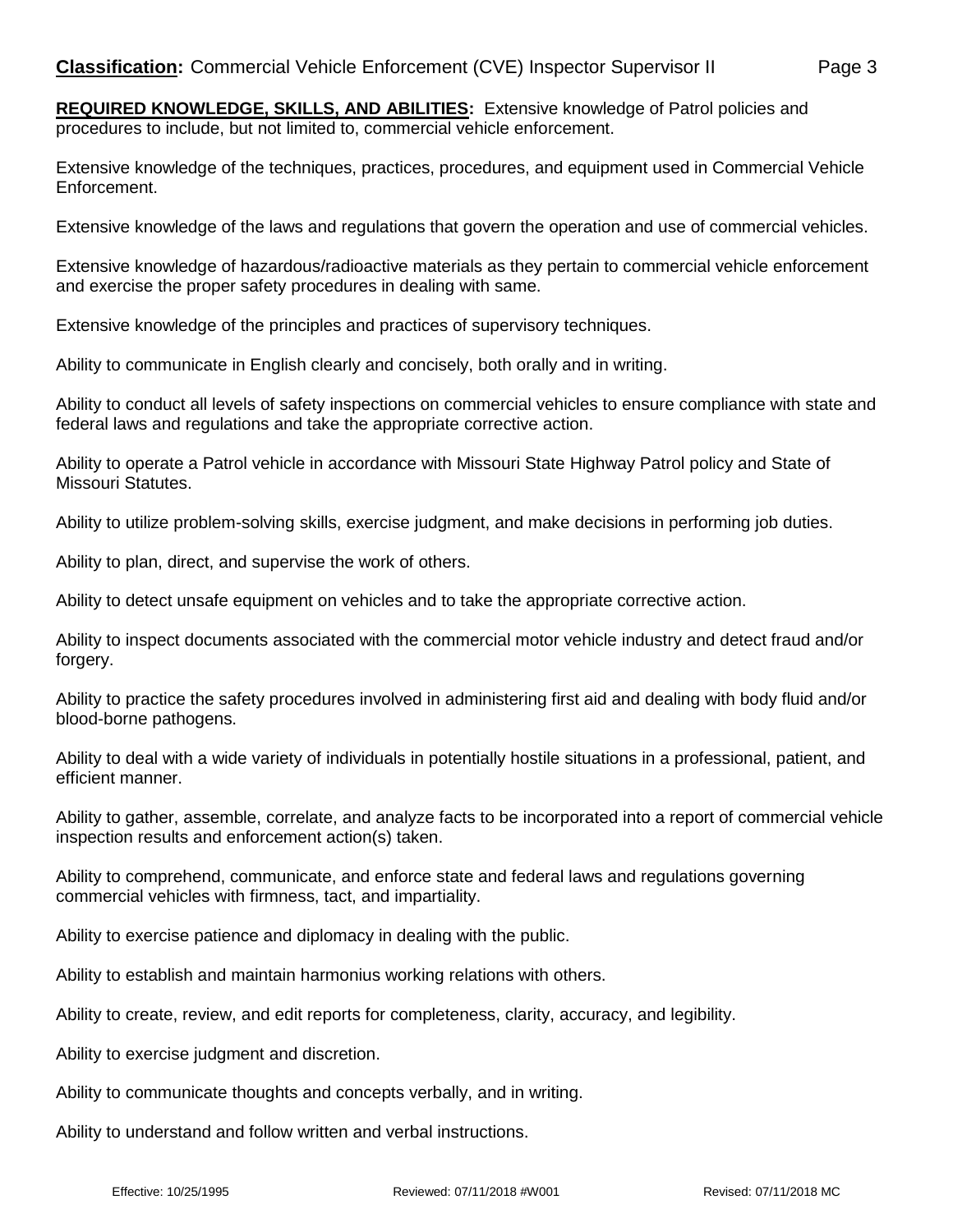Ability to operate equipment necessary to successfully complete assigned job duties.

Ability to lift and transport equipment necessary to complete job duties (e.g., portable scales, hydraulic jacks, etc.).

Ability to position self and equipment under, in, around, and over vehicles and cargo being inspected.

Ability to represent the Patrol and make presentations reference commercial vehicle enforcement to a variety of individuals.

Ability to maintain composure while under cross-examination in regard to personal and professional qualifications and defend findings of fact and subsequent enforcement action(s) taken in court.

Ability to prepare evidence for presentation in court.

Ability to maintain complex records and files.

Ability to work independently.

Ability to work in inclement weather.

Ability to accommodate shift work.

Ability to perform light building and ground maintenance as necessary (e.g., mowing lawns, painting trim, trash removal, etc.).

Ability to perform job-related travel.

Ability to handle restricted and confidential information in a professional manner and maintain the information as such.

Ability to work with material that may be of a sexual nature relating to criminal activity (e.g., written material, photographs, and/or verbal language, etc.).

Ability to work hours as assigned.

**MINIMUM EXPERIENCE AND EDUCATION REQUIRED:** (The following represents the minimum qualifications used to accept applicants, provided that equivalent substitution will be permitted in case of deficiencies in either experience or education.)

Possess five years experience within the Commercial Vehicle Enforcement section of the Missouri State Highway Patrol (must have served at least one year as a CVE Inspector Supervisor I/CVO Supervisor I).

## **NECESSARY SPECIAL REQUIREMENTS:** Must be a citizen of the United States.

Must possess and maintain a valid driver license.

Successfully complete the department's supervision course within a period not to exceed one year after becoming a supervisor.

Must have successfully completed a job related examination specified by the Director of the Commercial Vehicle Enforcement Division.